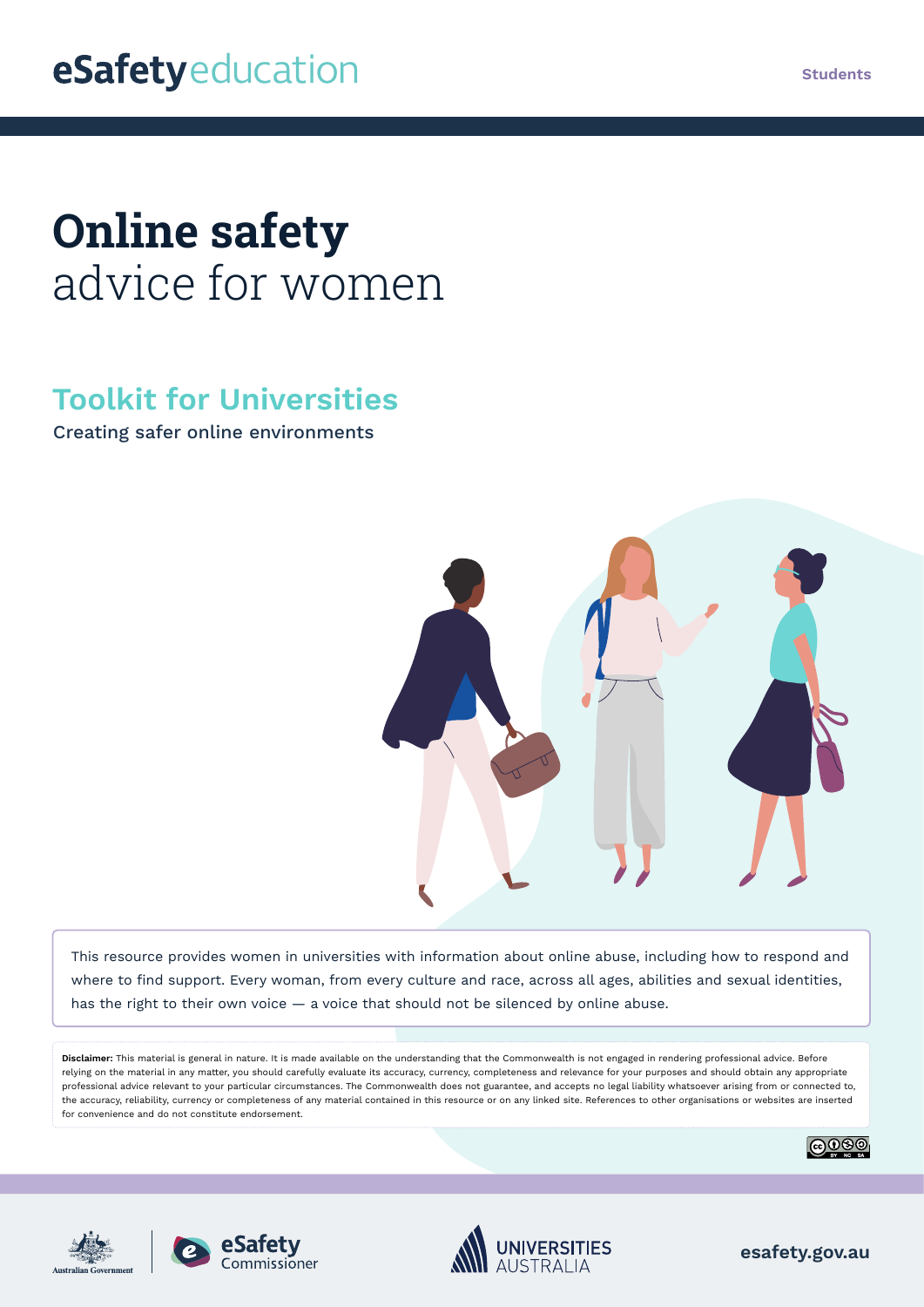Australians, in general, are highly connected by digital technology and the rate at which we work and learn online continues to grow. While for many this is a positive experience, for some it results in increased risks and negative experiences including online harassment, intimidation and other forms of abuse.

Women, in particular, are subjected to high levels of online abuse — simply because they are women. This can profoundly damage a woman's confidence, self-esteem and feelings of personal safety. A [2018 survey,](https://www.amnesty.org.au/australia-poll-reveals-alarming-impact-online-abuse-women/) for example, found that:

- **•** 30% of women surveyed had experienced adult cyber abuse or harassment
- **•** 47% of those women were aged 18 to 24
- **•** 37% said that on at least one occasion these online experiences made them feel their physical safety was threatened.

## **Support for women targeted by online abuse**

Women seeking support for adult cyber abuse have many, varied options. The suggestion, though, that women 'just turn off the technology' is not possible, or even acceptable.

**If you are the target of online abuse** remember, it is not your fault. You are not on your own, and there are practical steps you can take to protect yourself and to deal with the abuse.

- **•** Report the abuse to the [online service or platform's](https://www.esafety.gov.au/key-issues/esafety-guide)  [safety centre](https://www.esafety.gov.au/key-issues/esafety-guide). Depending on the platform, you can generally also block or mute the abuse but you should [collect evidence](https://www.esafety.gov.au/key-issues/how-to/collect-evidence) and report the abuse first. If you don't hear back within 48 hours, [report the abuse](https://www.esafety.gov.au/report)  [to eSafety](https://www.esafety.gov.au/report).
- **•** [Report image-based abuse](http://www.esafety.gov.au/image-based-abuse) to eSafety. We can help to remove intimate images and videos that have been shared without consent and provide access to counselling and support.
- **•** Take [legal action](https://www.esafety.gov.au/key-issues/domestic-family-violence/help-support). If technology is being used to abuse, stalk, threaten or defame you, Commonwealth, state and territory laws may apply.
- **•** Check your social media account settings to keep your personal information private. For all online platforms and apps, [avoid revealing personal details](https://www.esafety.gov.au/women/using-your-device-safely) such as your address, email address, phone number and birthdate.
- **•** Disable location services on your devices and avoid 'checking in' to places and venues.
- **•** Enable Bluetooth only when needed and 'remove' paired devices when you are not using them.
- **•** On Apple devices turn off Airdrop to avoid being sent content by people you don't know.
- **•** Update your settings so that others cannot tag or post videos or photos of you.
- **•** Avoid hashtagging anything you don't want to become public.
- **•** Remember to avoid posting content online that may put you or your family at risk, such as revealing your activities and location.
- **•** [Build up your 'psychological armour'](https://www.esafety.gov.au/women/women-influencing-tech-spaces/psychological-armour): it's important to strengthen your confidence and resilience so you are able to handle challenging situations online. This way you can stay in control — and help others who may face a similar ordeal.

#### **If you are in danger right now, contact police on Triple Zero (000).**

For non-emergencies, you can call the Police Assistance Line on **131 444** or contact your local police station.